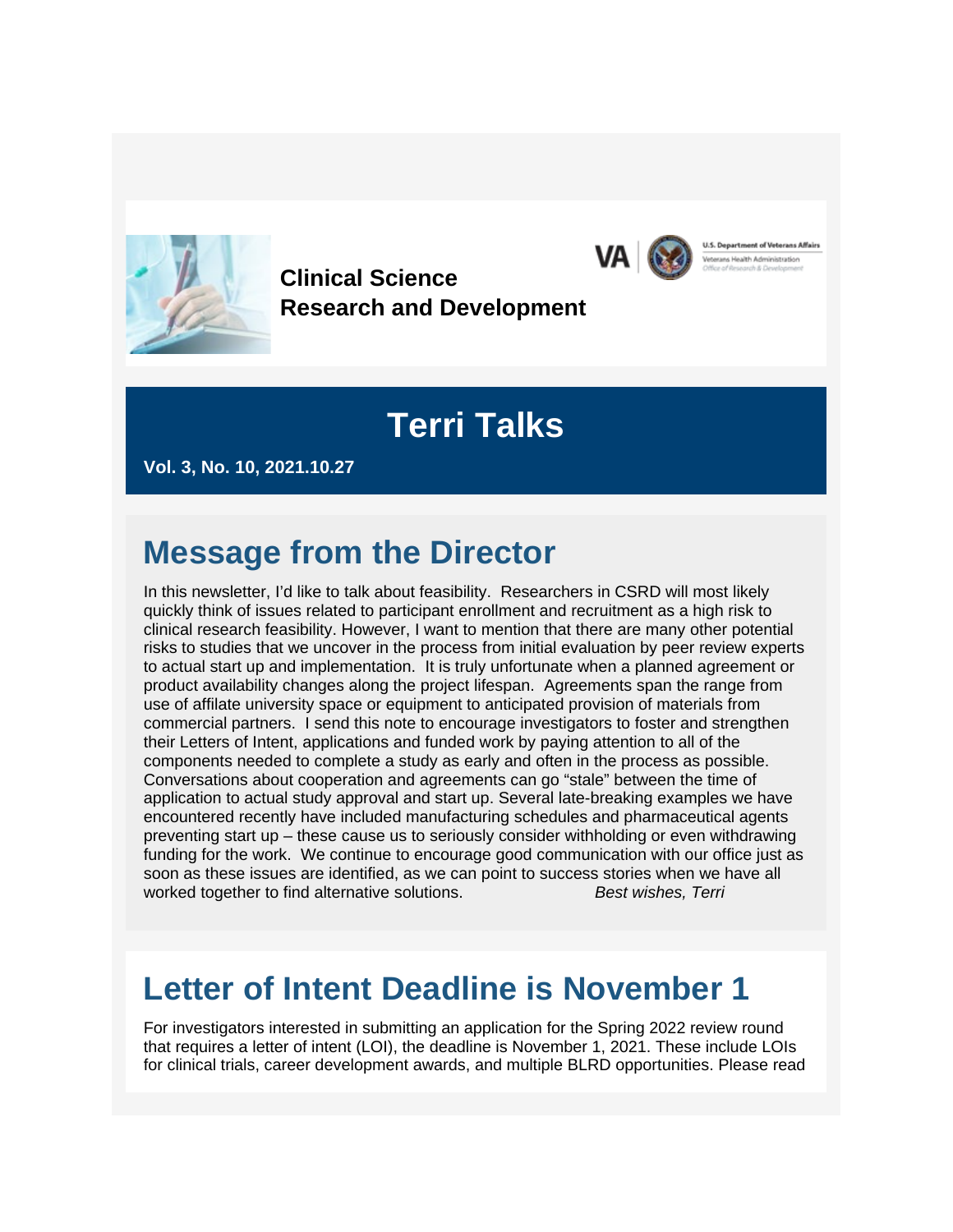instructions closely and submit via the appropriate mechanisms. Guidance is located here: [https://www.research.va.gov/services/shared\\_docs/resources.cfm#4.](https://www.research.va.gov/services/shared_docs/resources.cfm#4)

# **Funding Opportunity Announced: Post-COVID-19 Conditions**

A new Program Announcement at [Clinical Science Research and Development \(va.gov\)](https://gcc02.safelinks.protection.outlook.com/?url=https%3A%2F%2Fwww.research.va.gov%2Fservices%2Fcsrd%2F&data=04%7C01%7C%7C0f65e3994d414ee27d5308d9993f6559%7Ce95f1b23abaf45ee821db7ab251ab3bf%7C0%7C0%7C637709319832147249%7CUnknown%7CTWFpbGZsb3d8eyJWIjoiMC4wLjAwMDAiLCJQIjoiV2luMzIiLCJBTiI6Ik1haWwiLCJXVCI6Mn0%3D%7C1000&sdata=oa6E1U7sK5A4%2Fn0hGTXNHcHFgmBU8rGFDlEtnlFSmV0%3D&reserved=0) provides a cross-Service announcement regarding an upcoming opportunity for research funding on post-COVID-19 conditions. This announcement provides an initial overview of the program to help interested investigators to begin collaborative and preparatory discussions in advance of an expected November RFA. More information will be forthcoming.

#### **MVP Data to be Available**

Million Veteran Program (MVP) data will be available for ALL ELIGIBLE VA investigators for Merit projects beginning the Spring 2022 cycle for Biomedical Laboratory Research and Development (BLRD) and Clinical Science Research and Development Service (CSRD) and the Summer 2022 cycle for the Health Services Research and Development (HSR&), and Rehabilitation Research and Development (RRD). Please follow submission requirements for your particular Service and RFA.

You can find information about the available MVP data here: [https://vaww.genisis.med.va.gov/genhub/"](https://gcc02.safelinks.protection.outlook.com/?url=https%3A%2F%2Fvaww.genisis.med.va.gov%2Fgenhub%2F&data=04%7C01%7C%7C0f65e3994d414ee27d5308d9993f6559%7Ce95f1b23abaf45ee821db7ab251ab3bf%7C0%7C0%7C637709319832157213%7CUnknown%7CTWFpbGZsb3d8eyJWIjoiMC4wLjAwMDAiLCJQIjoiV2luMzIiLCJBTiI6Ik1haWwiLCJXVCI6Mn0%3D%7C1000&sdata=6D47Gprn0Gtusm%2BBopiW9V%2B6omRMVYjB1cMJaVIm%2Bd4%3D&reserved=0)

#### **Job Opportunity Open Until November 2**

Health Science Officer (Exposure Portfolio Manager, BLR&D, GS-0601-14)

*Washington, DC*

Announcement Open Period: Wednesday, October 20th, 2021 to Tuesday, November 2nd, 2021

*You may select the link below to quickly navigate to the announcement*

[https://www.usajobs.gov/GetJob/ViewDetails/617849600](https://gcc02.safelinks.protection.outlook.com/?url=https%3A%2F%2Fwww.usajobs.gov%2FGetJob%2FViewDetails%2F617849600&data=04%7C01%7C%7C0f65e3994d414ee27d5308d9993f6559%7Ce95f1b23abaf45ee821db7ab251ab3bf%7C0%7C0%7C637709319832157213%7CUnknown%7CTWFpbGZsb3d8eyJWIjoiMC4wLjAwMDAiLCJQIjoiV2luMzIiLCJBTiI6Ik1haWwiLCJXVCI6Mn0%3D%7C1000&sdata=635ZexFgy7qc2rWL1Y%2FdPu8a49IPh3mKzp0%2Bs7JzN%2Bc%3D&reserved=0)

## **Need Continues for DMC Members**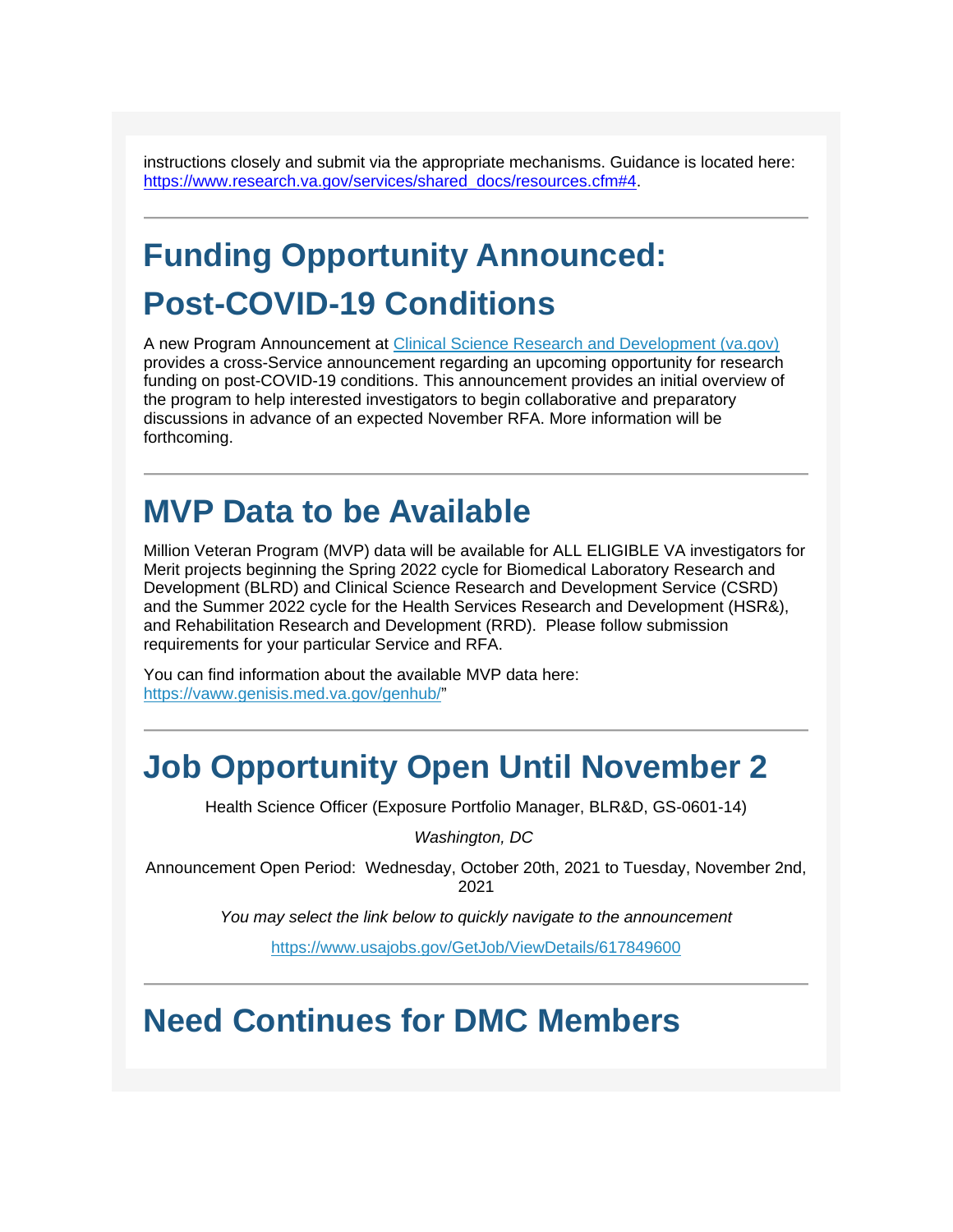CSRD's Centralized Data Monitoring Committee (DMC) is currently seeking members for two panels – Medical/Surgical (M/S) and Psychiatric, Behavioral Health and Neurologic Disorders (PBN). The DMC is an independent multidisciplinary group that provides ongoing oversight and monitoring of funded studies focusing on safety and feasibility, participant accrual and retention, adverse events monitoring, and data analyses. Qualifications for membership include **f**unding history and clinical trial experience, academic position of associate professor or above, a solid publications record, and review experience. Members are needed from the following areas: cardiology, pulmonology, oncology, urology, neurology, internal medicine, physical medicine and rehabilitation, and biostatistics. For more information, please contact Dr. Tamara Paine [\(Tamara.Paine@va.gov\).](mailto:Tamara.Paine@va.gov))

# **CSRD Staff Highlight: Happy Fall from Historic Harpers Ferry**

Biking, hiking, walking, and picnicking were on the "agenda" as available CSRD staff members and spouses converged on historic and beautiful Harpers Ferry in West Virginia on Saturday, October 23. This marked the first in-person "meeting" for CSRD since maximum telework began in March of 2020 due to the COVID-19 pandemic.